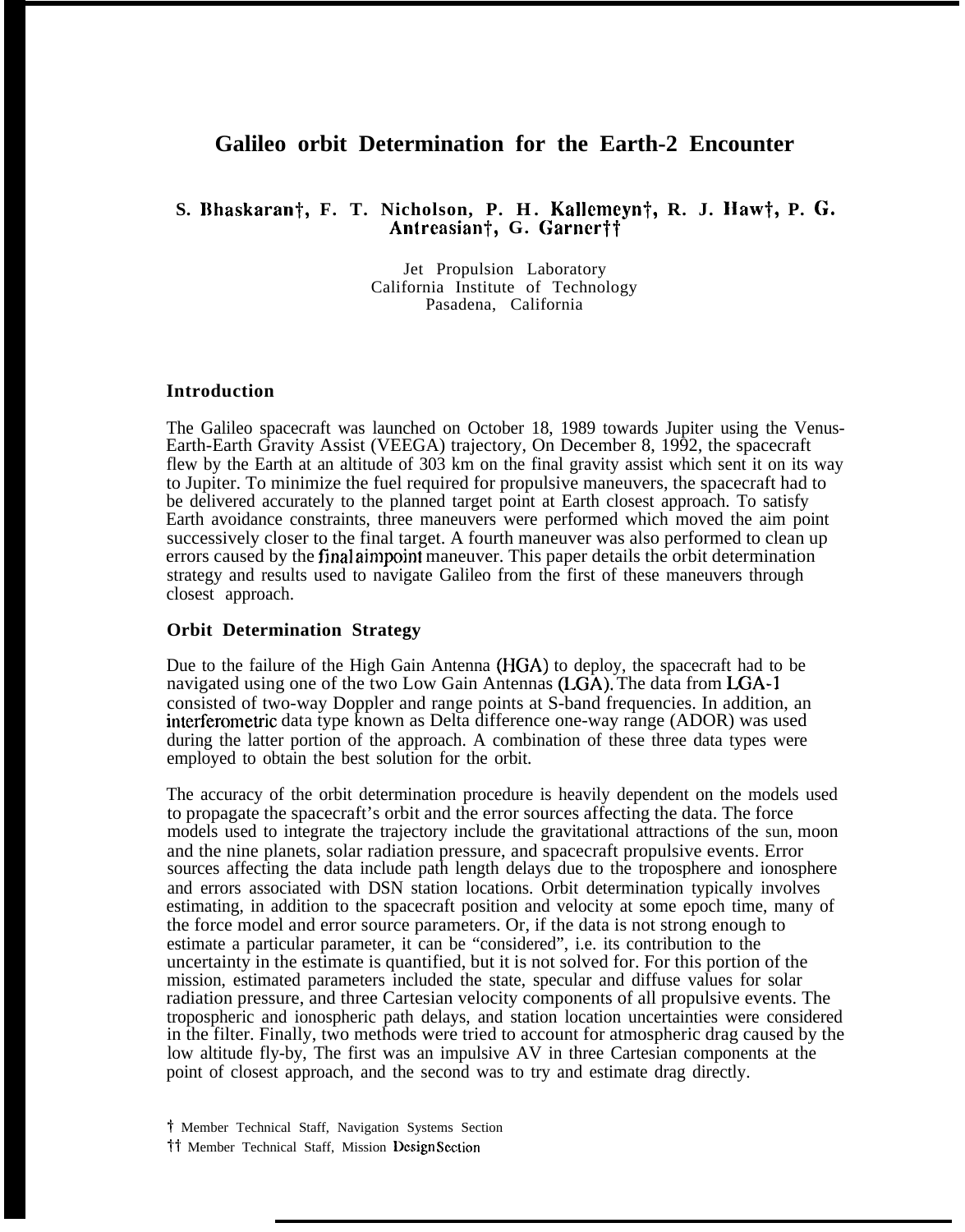There were four major Trajectory Correction Manuevers (TCM'S) which were used to target Galileo towards its final aim point from its post-Gaspra trajectory, These occurred on August 4, October 9, November 13, and November 28. In addition, many smaller propulsive events occurred which affected the trajectory. These included attitude update turns to keep the spacecraft pointed in a desired direction, line flushings of the retropropulsion module (RPM), and turns used for HGA warming and cooling activities. Although these small thruster events were nominally performed in a balanced mode, small imbalances resulted in net AV'S which were explicitly solved for in the estimation procedure.

Navigation performance at planetary encounters are generally given in terms of "B-plane" parameters. The Earth B-plane is a plane through the center of the Earth and perpendicular to the incoming asymptote of the trajectory. The B vector points from the center of the Earth to the point at which the asymptote pierces the B-plane, and the projection of B onto axes parallel and perpendicular to the Earth Mean Ecliptic of 1950 are called  $\text{B}-\text{T}$  and  $\text{B}-\text{R}$ , respectively,

### **Results**

The following table shows the final OD solution to support the TCM'S and the selected aim point of the TCM based on the solution. The solution is shown in the Earth B-plane, along with the estimate for the Time of Closest Approach (TCA), given in UTC on December 8, 1992. The uncertainties for the solution and the delivery uncertainties for the aim point are also shown.

| <b>TCM</b><br>14 | Data Arc<br>$5/5/92 - 7/16/92$ | <b>OD</b> solution<br>$B\cdot R = -12296.5\pm 435$ km<br>$B - T = -83521.8 \pm 101$ km<br>$TCA = 07:26:45±15$ sec | Selected Aim Point<br>$BoR = 1725.4 \pm 802$ km<br>$B\cdot T = -16023.9\pm 1067$ km<br>$TCA = 15:10:465376$ sec |
|------------------|--------------------------------|-------------------------------------------------------------------------------------------------------------------|-----------------------------------------------------------------------------------------------------------------|
| 15               | $8/7/92 - 9/24/92$             | $BoR = 361.2 \pm 131$ km<br>$B\cdot T = -15354.7\pm 43$ km<br>$TCA = 15:15:49±5$ sec                              | $BoR = 855.4 \pm 131 \text{ km}$<br>$B \cdot T = -12,426.9 \pm 53$ km<br>$TCA = 15:10:43*7$ sec                 |
| 16               | $8/8/92 - 11/2/92$             | $B \cdot R = 696.0 \pm 23$ km<br>$B\cdot T = -12,369.1\pm 12$ km<br>$TCA = 15:10:41±1$ sec                        | $B\cdot R = 1099.4\pm 25$ km<br>$BoT = -10,531.1*24$ km<br>$TCA = 15:09:27±2$ sec                               |
| 17               | $10/1$ 5/92 - $11/20/92$       | $BoR = 1082.4 \pm 4.1 \text{ km}$<br>$B\cdot T = -10531$ . 7±2.5 km<br>$TCA = 15:09:27.8\pm0.1$ sec               | $B\cdot R = 1097.4*4.2$ km<br>$B\cdot T = -10,529.9\pm 2.5$ km<br>$TCA = 15:09:25.0\pm0.1$ sec                  |
| result           | Fly-by 11/14/92 - 12/10/92     | $B \cdot R = 1096.2 \pm 0.02$ km<br>$B^*T = -10,529.2\pm 0.01 \text{ km}$<br>$TCA = 15:09:24.9\pm0.001$ sec       |                                                                                                                 |

An initially disconcerting result of the analysis was the large discrepancy between the TCM- 14 target and where the spacecraft actually went as determined by the OD solution for TCM- 15. The miss was about 1520 km in the B-plane -- well above the l-sigma dispersion for the TCM- 14 delivery. Detailed analysis of the problem revealed the cause to